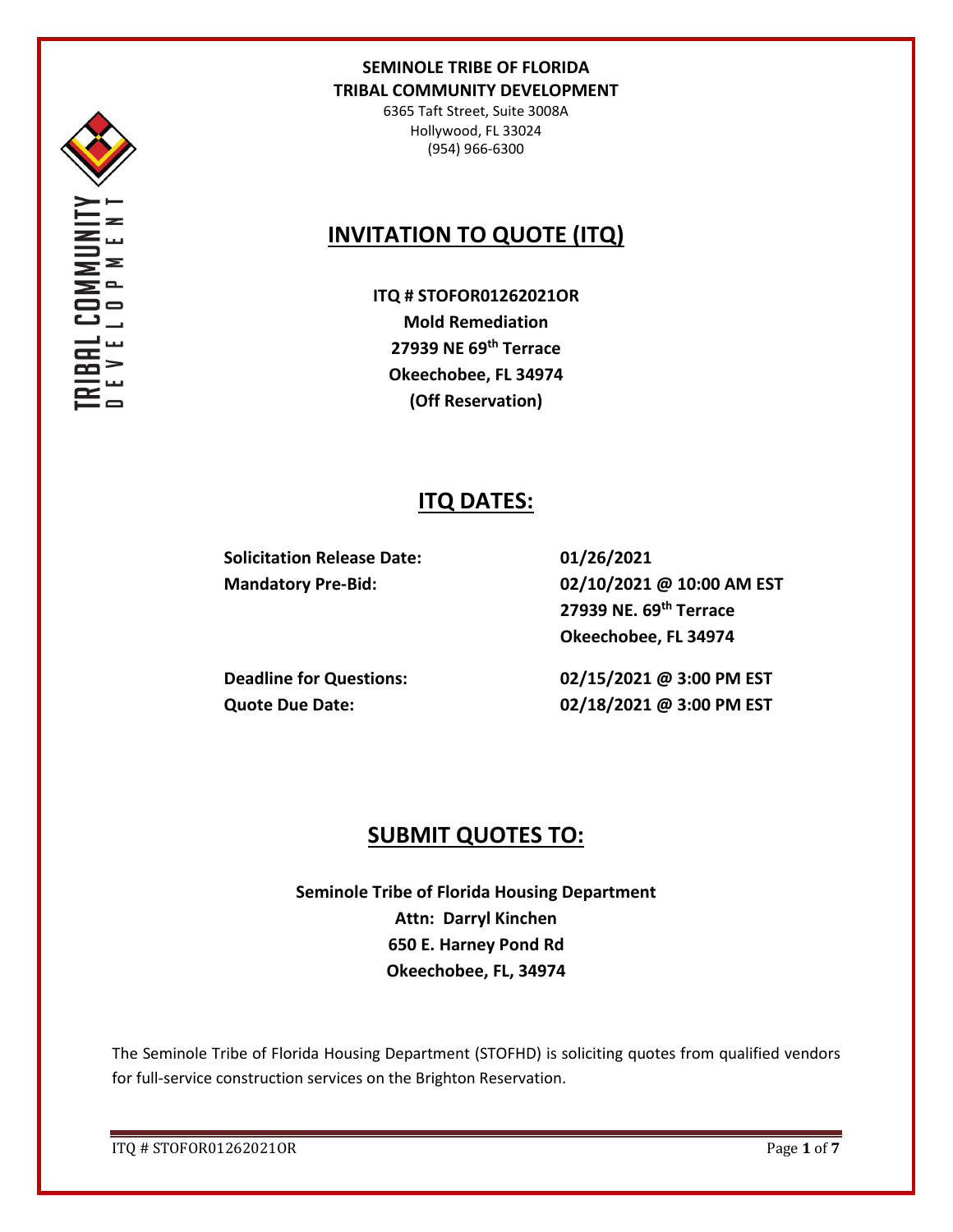6365 Taft Street, Suite 3008A Hollywood, FL 33024 (954) 966-6300

## **SECTION 1: INTRODUCTION AND INSTRUCTIONS**

### **1.0 INTRODUCTION**

This ITQ provides prospective firms with sufficient information to enable them to prepare and submit quotes to the Seminole Tribe of Florida Housing Department (STOFHD) for The STOFHD is initiating this competitive ITQ to qualified Vendors who are in the business of providing General Contractor Services, capable of completing numerous job functions/services in a timely manner and therefore, seeks to enter into an Agreement with that Vendor.

### **1.1 INSTRUCTIONS**

This Invitation To Quote (ITQ) contains the instructions governing the quotes to be submitted and the material to be included therein; as well as any mandatory requirements that must be met to be eligible for consideration. All requests for clarification and/or any additional questions regarding this ITQ must be submitted via email to: DarrylKinchen@semtribe.com

 Seminole Tribe of Florida Housing Department ATTN: **Darryl Kinchen**

 **650 E. Harney Pond Rd Okeechobee, FL, 34974**

A mandatory pre-bid meeting at the home is scheduled for **Wednesday, 2/10/2021 at 10:00 am**

**Only those emailed or delivered quotes received in this Brighton Housing Department office on or before the Due Date and time will be eligible for consideration. Any quote received after the Due Date and time, regardless of the method of delivery, will be discarded**.

The STOFHD hereby notifies all bidders that if your quote is selected, you will be required to enter into a formal contract with the Seminole Tribe of Florida for the services you are bidding. You will also be required to meet all company vendor, insurance and certification requirements.

The STOFHD reserves the right to reject any or all quotes, to waive formalities or informalities, and to award contract, either in whole or in part. The right is also reserved to select minority vendors and/or vendors with tribal member ownership.

All quotes submitted become the property of STOFHD upon receipt. The content of all quotes shall be kept confidential until an award is made, after which such content will no longer be kept confidential, except as noted therein.

ITQ # STOFOR01262021OR Page **2** of **7**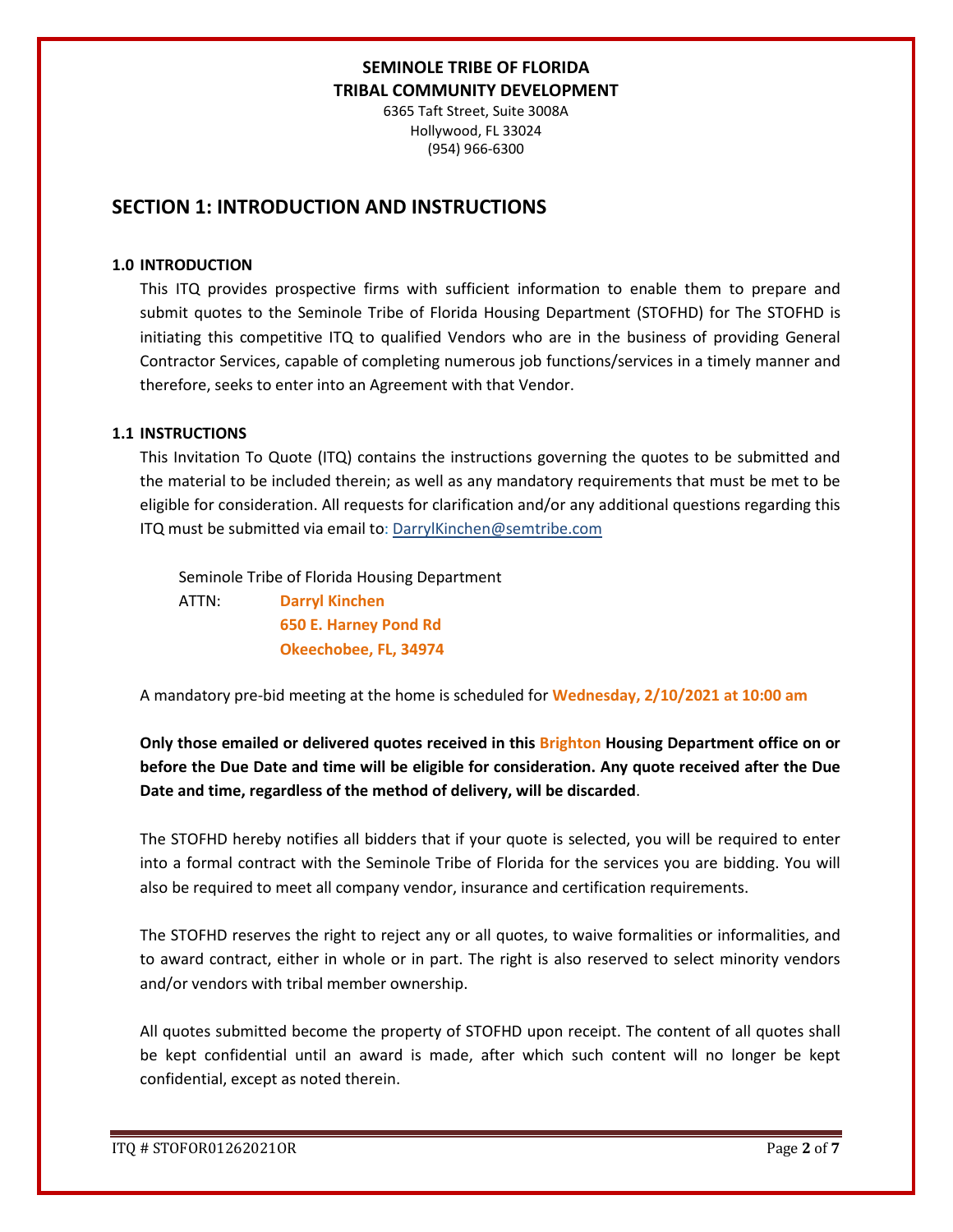6365 Taft Street, Suite 3008A Hollywood, FL 33024 (954) 966-6300

## **SECTION 2: GENERAL REQUIREMENTS**

### **2.0 OBJECTIVE**

The objective of this ITQ is to provide sufficient information to enable qualified Respondents to submit written quotes. This ITQ is neither a contractual offer nor a commitment to purchase any products or services. All information contained in the quote must be legible. Any and all corrections and or erasures must be initialed. **Each quote shall be signed in ink by an authorized representative of the respondent**. The contents of the quote submitted by the successful respondent of the ITQ may become part of the contract awarded as a result of this solicitation.

#### **2.1 SCOPE OF WORK (SOW)**

The Scope-of-Work ("SOW") contained in the Attachments describes the services expected for a Contractor to provide the STOFHD. Respondent must ensure that all such services contained in the SOW are provided for in every particular and shall meet or exceed the level of quality, availability, features, functionality, frequency, accuracy, and performance.

The silence of specifications or requirements as to any detail contained in this document or any of the attachments or exhibits, or the apparent omission from any specifications or requirements, or a detailed description concerning any point, shall be regarded as meaning that only the best commercial practices shall prevail and that only material and workmanship of the finest quality are to be used. All interpretations of the Scope of Work shall be made on the basis of this statement.

#### **2.3 NOTIFICATION**

Each respondent submitting a quote in response to this ITQ will be notified in writing as to acceptance or rejection of their quote. Release of notification letters should be within sixty (60) days of the quote submission date. STOFHD reserves the right to delay this action if it is deemed to be in the best interests of STOFHD.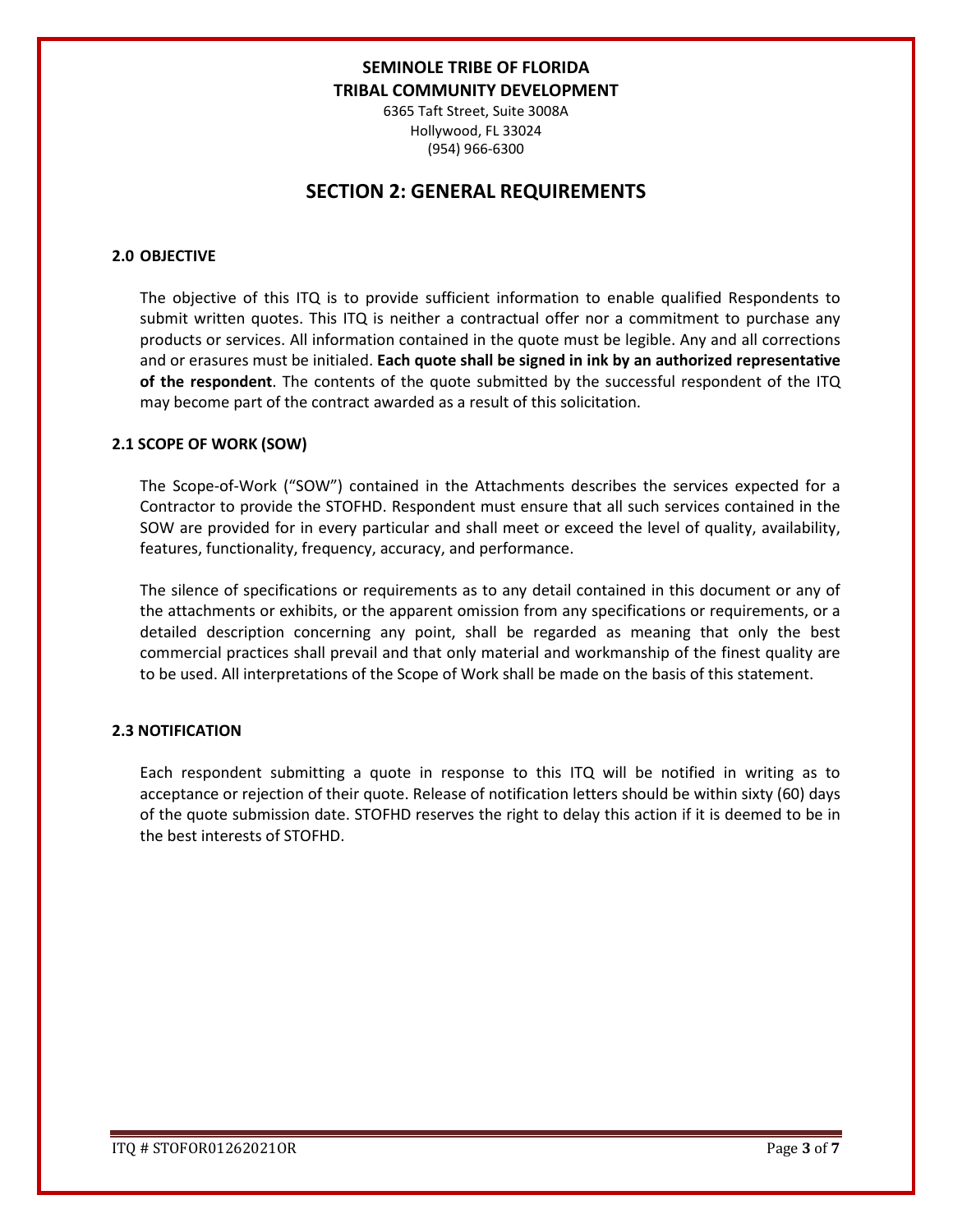6365 Taft Street, Suite 3008A Hollywood, FL 33024 (954) 966-6300

## **Housing Standardized Request for Repairs/Construction**

### **Bathroom:**

- All wood cabinets are required at all times, when like for like is stated if current cabinet is particle board, include in the bid the price to replace with all wood
- Dur-rock on walls in the shower or tub area
	- o All joints, corners and around windows must be sealed with red guard
	- o Extend the Dur-rock 2' on all sides beyond the shower or tub
- Shower floor mortar bed, no foam or any other products should be used
	- o Minimum 2-4% pre-slope
- Liner should be water tested for 24 hours
	- o Minimum 6 inches
- All floor tile should be slip/skid resistant
- Shower floor tile should be a maximum of 2x2 mesh
- Provide backing for all walls inside tub/shower area between 32" and 38"
- Faucets should be Kohler or Delta
- From shower diverter to shower head piping must be copper tubing and copper fittings o Secure the diverter and pipe fittings securely
- When tiling the walls extend 2 feet passed the shower or tub
- ADA bathroom the entire bathroom must be tile a minimum of 4 feet
- All toilets must be Kohler highline
- All exhaust must be vented through the roof or soffit
	- o The exhaust fan and light for the bathroom must be on the same switch
- All paint must be high gloss

### **Kitchen:**

- All wood cabinets are required at all times, when like for like is stated if current cabinet is particle board, include in the bid the price to replace with all wood.
- All sinks should be deep double drop in sinks
- Faucets should be Delta with a pull out spray hose
- Moisture resistant (purple) drywall
- Cabinet screws should be a minimum of  $2 \frac{1}{2}$  inches
	- o Efforts should be made to find a stud
- If drywall is removed from floor to ceiling, blocking must be provided for upper and lower cabinets

All microwave and kitchen hoods must be exhausted outside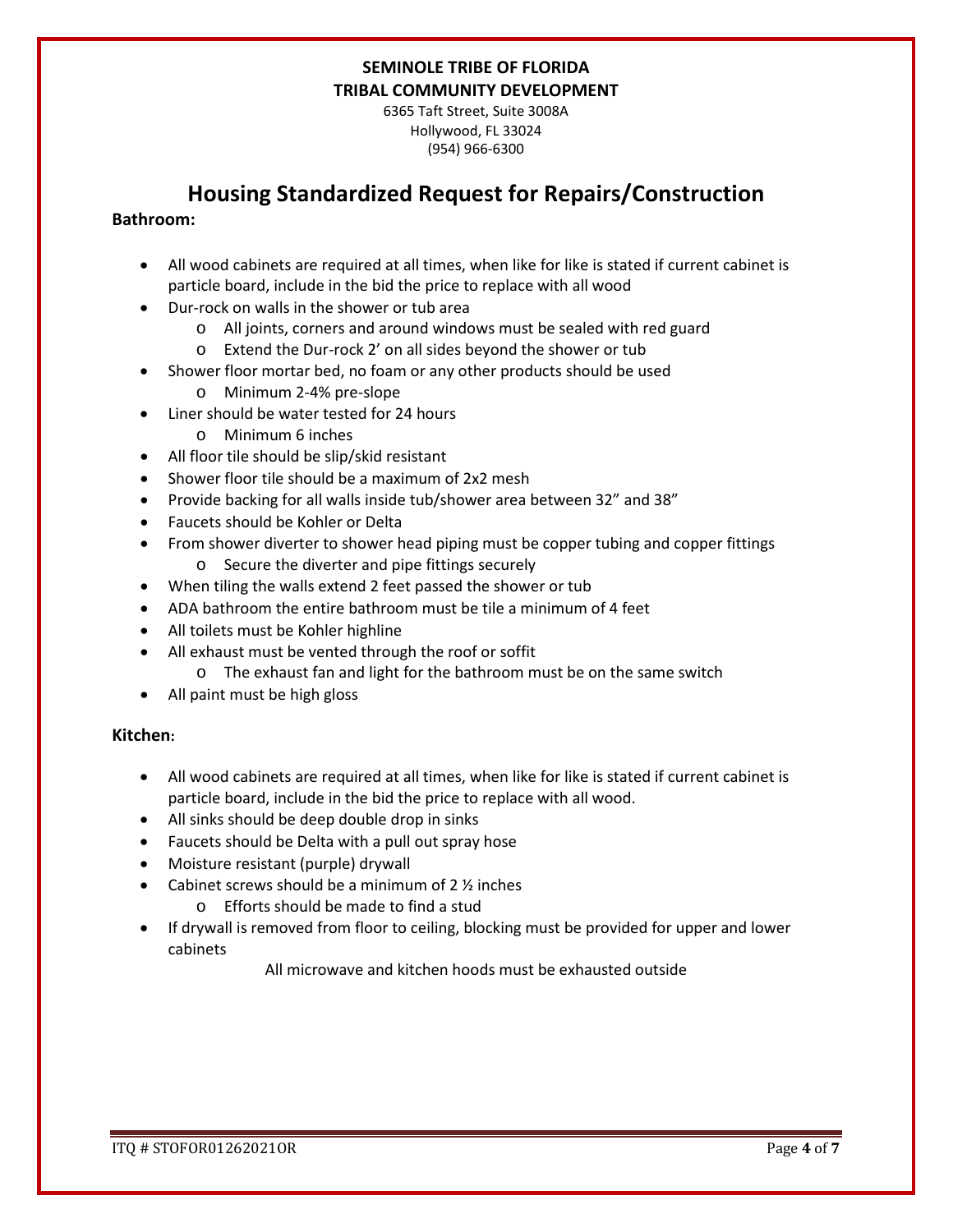6365 Taft Street, Suite 3008A Hollywood, FL 33024 (954) 966-6300

### **Mechanical/HVAC:**

- All AC units must be installed on a metal stand with a secondary pan and connect float switch
- A primary float switch must be installed and connected
- When replacing duct work all joints and seams must be taped and mastic
- All new HVAC units must be a minimum of 16 seer
- All flexible ducts must be a minimum of R8 R-value
- All disconnects should be the pull type non-fuse
- Rheem, Goodman, Night and Day units preferred
- Caulk around all AC vents
- Keyed lockout caps must be on all units

### **Water Heaters:**

- GE brand, replaced like for like gallon size
- Drain pan required
- TRV piped to the outside
- All water heaters should have a separate shut off switch
- New code required Energy conservation code chapter 4
- Heat traps are mandatory

### **General Notes:**

- Schedules must be submitted with all bids and updated any time there is a change
- Contractors are expected to work Monday-Friday, 8:00am-5:00pm unless otherwise specified by the project manager
- When installing new drywall in bedroom, living room etc., backing must be provided for TV's being mounted on the wall
- Place a chase and an outlet at the same area where backing is located
- Seal all recess lighting, caulk the lights to the ceiling
- Caulk around all exterior lights
- All exterior light fixtures must be LED
- Any penetration that are made through the wall to the exterior must be caulked or sealed
- Any new gutters must have leaf guard
- Any roof repairs/replacement must follow Miami-Dade standards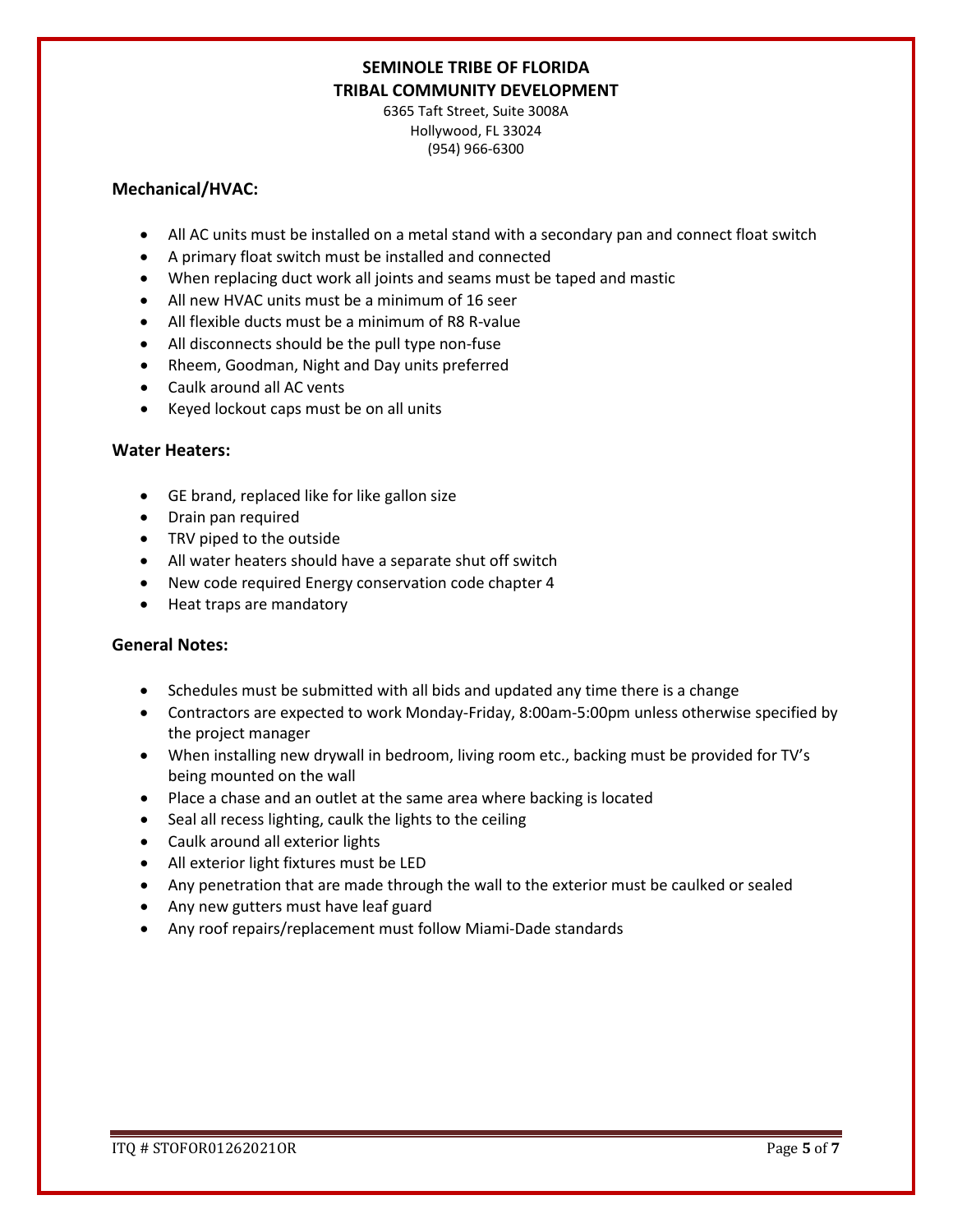6365 Taft Street, Suite 3008A Hollywood, FL 33024 (954) 966-6300

# **Scope of work Mold Remediation**

- Supply all labor and materials.
- All materials being installed shall be of equivalent make/model to the original material being removed. (Unless it has first been approved by the Housing Department)
- All work performed shall be as per code(s).
- **Schedule of Values and proposed Schedule shall be submitted with proposals.**
- Supply all drawings/prints and any other documentation needed by the Building Department.
- Clean up jobsite daily and before the final inspection of the completed job.
- Call the Building Department & Housing Department for all inspections, before and during the installation process. (Darryl Kinchen 954-279-4784)
- Contact Housing Department for final inspection, prior to leaving the jobsite.

### **General**

- Only Licensed Mold Remediation Contractors shall perform remediation scope.
- Supply and install all proper mold remediation and containment equipment in the home. **(Air Scrubbers, Dehumidifiers, Exhaust Systems and Containment Devise)**
- Contractor shall include cleaning of the AC equipment & duct work & diffusers.
- Contractor shall remove and replace damaged ceilings, insulation, wall board, & trim 2 feet beyond affected areas.
- Treat the affected areas in ceilings & walls with anti-microbial solution and properly remediate, replace framing if needed notify, Project Manager to resolve.
- Drywall size and texture shall match existing ceiling and walls.
- Interior paint colors and sheen to match existing. Install drop cloths, masking tape, wall curtains, etc. to protect existing finishes, equipment, furniture, etc.
- All painting preparation and installation to be done in accordance with manufactures recommendations.
- Clean all overspray drips, runs, etc.
- Final Clean and remove all debris from jobsite.